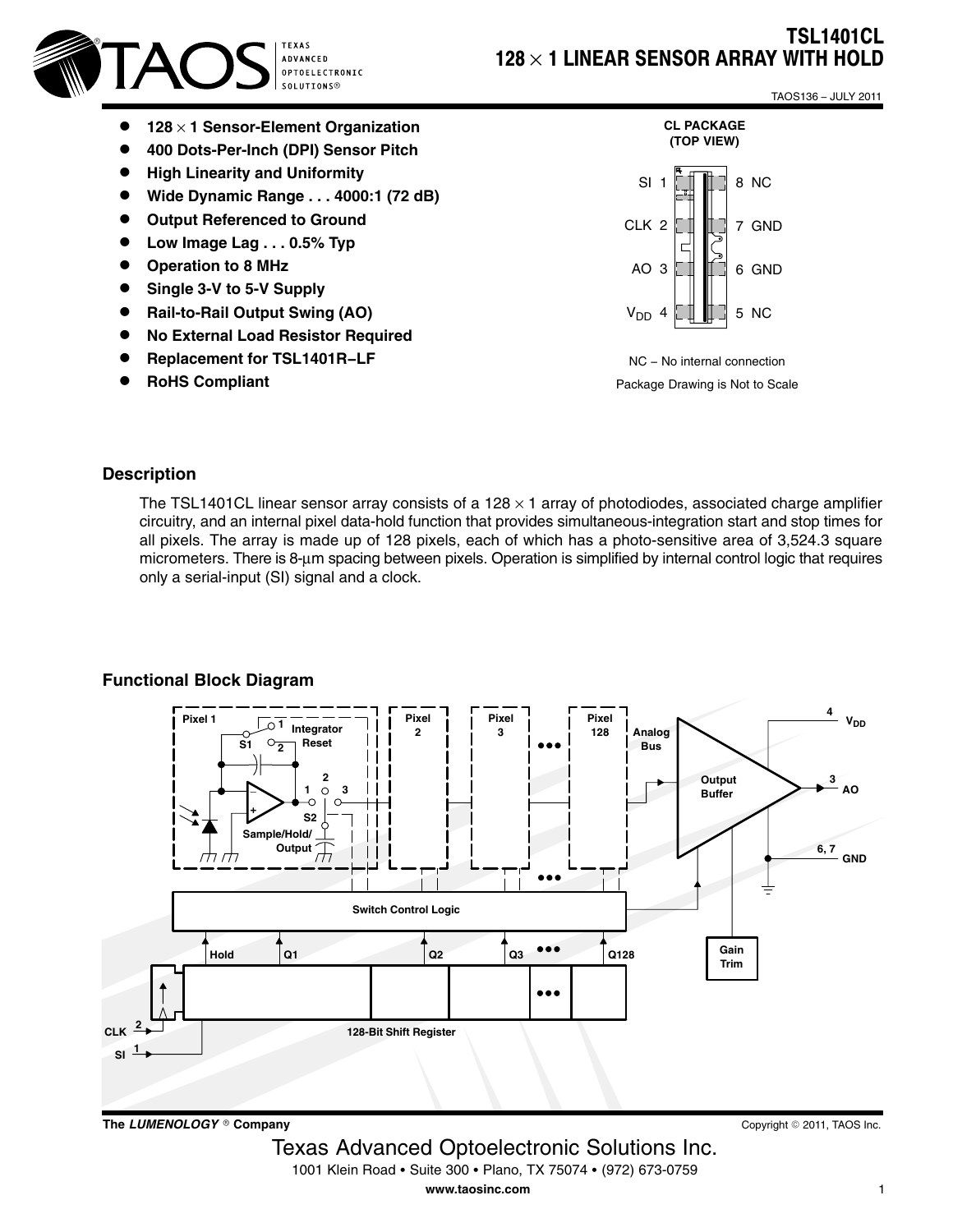TAOS136 − JULY 2011

#### **Terminal Functions**

| <b>TERMINAL</b> |      |                                                                      |  |
|-----------------|------|----------------------------------------------------------------------|--|
| <b>NAME</b>     | NO.  | <b>DESCRIPTION</b>                                                   |  |
| AO.             | 3    | Analog output.                                                       |  |
| <b>CLK</b>      | 2    | Clock. The clock controls charge transfer, pixel output, and reset.  |  |
| <b>GND</b>      | 6, 7 | Ground (substrate). All voltages are referenced to the substrate.    |  |
| NC.             | 5, 8 | No internal connection.                                              |  |
| SI              |      | Serial input. SI defines the start of the data-out sequence.         |  |
| V <sub>DD</sub> | 4    | Supply voltage. Supply voltage for both analog and digital circuits. |  |

### **Detailed Description**

The sensor consists of 128 photodiodes arranged in a linear array. Light energy impinging on a photodiode generates photocurrent, which is integrated by the active integration circuitry associated with that pixel.

During the integration period, a sampling capacitor connects to the output of the integrator through an analog switch. The amount of charge accumulated at each pixel is directly proportional to the light intensity and the integration time.

The output and reset of the integrators is controlled by a 128-bit shift register and reset logic. An output cycle is initiated by clocking in a logic 1 on SI. For proper operation, after meeting the minimum hold time condition, SI must go low before the next rising edge of the clock. An internal signal, called Hold, is generated from the rising edge of SI and transmitted to analog switches in the pixel circuit. This causes all 128 sampling capacitors to be disconnected from their respective integrators and starts an integrator reset period. As the SI pulse is clocked through the shift register, the charge stored on the sampling capacitors is sequentially connected to a charge-coupled output amplifier that generates a voltage on analog output AO. Simultaneously, during the first 18 clock cycles, all pixel integrators are reset, and the next integration cycle begins on the 19<sup>th</sup> clock. On the 129<sup>th</sup> clock rising edge, the SI pulse is clocked out of the shift register and the analog output AO assumes a high impedance state. Note that this 129<sup>th</sup> clock pulse is required to terminate the output of the 128<sup>th</sup> pixel, and return the internal logic to a known state. If a minimum integration time is desired, the next SI pulse may be presented after a minimum delay of  $t_{\text{ct}}$  (pixel charge transfer time) after the 129<sup>th</sup> clock pulse.

AO is an op amp-type output that does not require an external pull-down resistor. This design allows a rail-to-rail output voltage swing. With  $V_{DD} = 5$  V, the output is nominally 0 V for no light input, 2 V for normal white level, and 4.8 V for saturation light level. When the device is not in the output phase, AO is in a high-impedance state.

The voltage developed at analog output (AO) is given by:

$$
V_{\text{out}} = V_{\text{drk}} + (R_{\text{e}}) (E_{\text{e}})(t_{\text{int}})
$$

where:

| $V_{\text{out}}$            | is the analog output voltage for white condition                                     |
|-----------------------------|--------------------------------------------------------------------------------------|
| $\mathsf{V}_{\mathsf{drk}}$ | is the analog output voltage for dark condition                                      |
| $R_{\rm e}$                 | is the device responsivity for a given wavelength of light given in $V/(\mu J/cm^2)$ |
| $E_e$                       | is the incident irradiance in $\mu$ W/cm <sup>2</sup>                                |
| t <sub>int</sub>            | is integration time in seconds                                                       |
|                             |                                                                                      |

A 0.1  $\mu$ F bypass capacitor should be connected between V<sub>DD</sub> and ground as close as possible to the device.

The TSL1401CL is intended for use in a wide variety of applications, including: image scanning, mark and code reading, optical character recognition (OCR) and contact imaging, edge detection and positioning, and optical linear and rotary encoding.

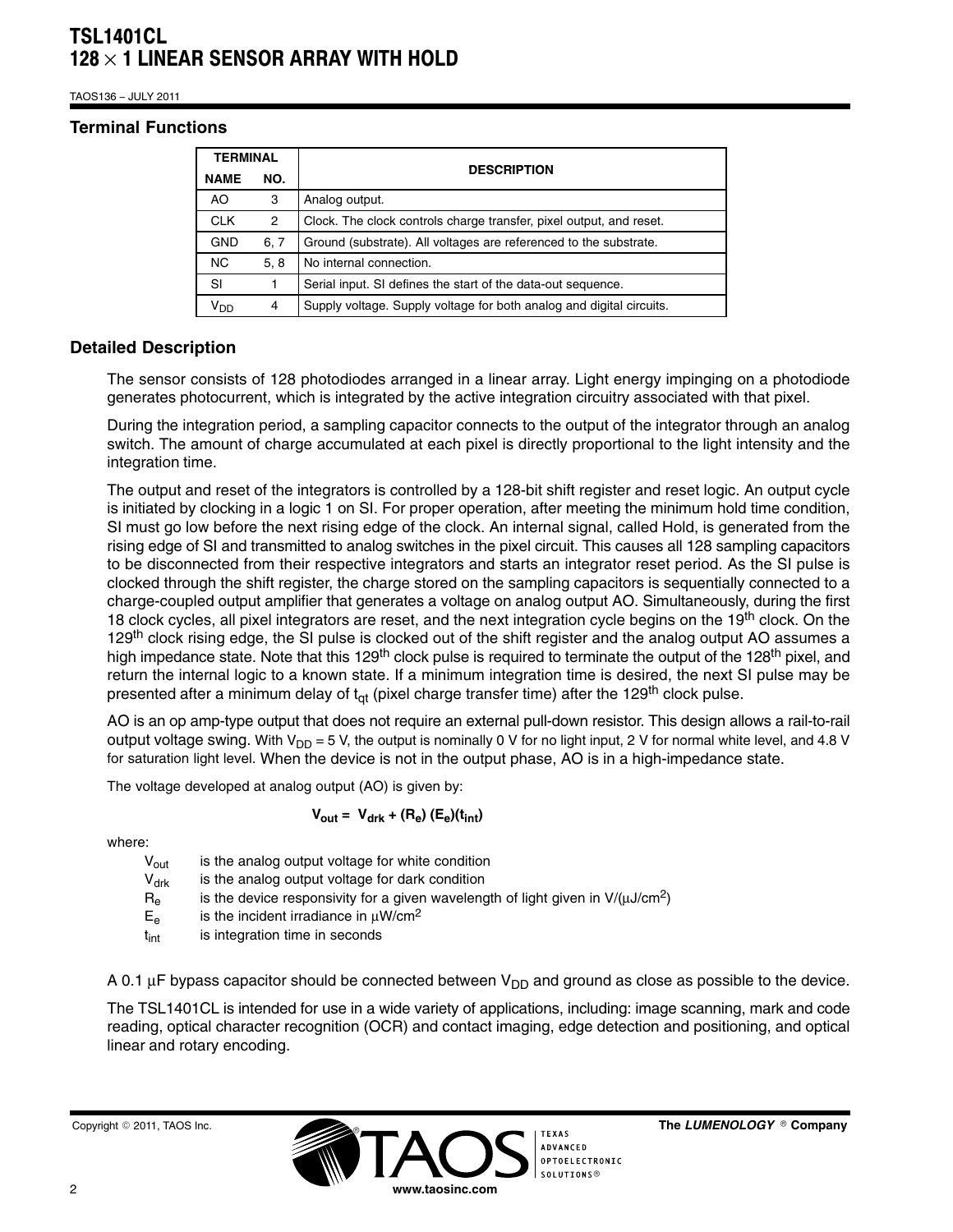TAOS136 − JULY 2011

#### **Absolute Maximum Ratings†**

| Voltage range applied to any output in the high impedance or power-off state, $V_O$ -0.3 V to $V_{DD}$ + 0.3 V                                   |  |
|--------------------------------------------------------------------------------------------------------------------------------------------------|--|
|                                                                                                                                                  |  |
| Continuous current through $V_{DD}$ or GND $\ldots \ldots \ldots \ldots \ldots \ldots \ldots \ldots \ldots \ldots \ldots \ldots -40$ mA to 40 mA |  |
|                                                                                                                                                  |  |
|                                                                                                                                                  |  |
|                                                                                                                                                  |  |
|                                                                                                                                                  |  |
|                                                                                                                                                  |  |
|                                                                                                                                                  |  |

† Stresses beyond those listed under "Absolute Maximum Ratings" may cause permanent damage to the device. These are stress ratings only, and functional operation of the device at these or any other conditions beyond those indicated under "Recommended Operating Conditions" is not implied. Exposure to absolute-maximum-rated conditions for extended periods may affect device reliability.

‡ Not recommended for solder reflow.

### **Recommended Operating Conditions (see Figure 1 and Figure 2)**

|                                                        | <b>MIN</b> | <b>NOM</b> | <b>MAX</b>      | <b>UNIT</b> |
|--------------------------------------------------------|------------|------------|-----------------|-------------|
| Supply voltage, V <sub>DD</sub>                        | 3          | 5          | 5.5             | v           |
| Input voltage, V <sub>1</sub>                          | 0          |            | V <sub>DD</sub> | v           |
| High-level input voltage, $V_{\text{IH}}$              | 2          |            | $V_{DD}$        | v           |
| Low-level input voltage, $V_{II}$                      | 0          |            | 0.8             | v           |
| Wavelength of light source, $\lambda$                  | 400        |            | 1000            | nm          |
| Clock frequency, f <sub>clock</sub>                    | 5          |            | 8000            | kHz         |
| Sensor integration time, t <sub>int</sub> (see Note 1) | 0.03375    |            | 100             | ms          |
| Setup time, serial input, t <sub>su(SI)</sub>          | 20         |            |                 | ns          |
| Hold time, serial input, $t_{h(Sl)}$ (see Note 2)      | $\Omega$   |            |                 | ns          |
| Operating free-air temperature, TA                     | 0          |            | 70              | $^{\circ}C$ |

NOTES: 1. Integration time is calculated as follows:

 $t_{int(min)} = (128 - 18) \times$  clock period + 20  $\mu$ s

where 128 is the number of pixels in series, 18 is the required logic setup clocks, and 20  $\mu$ s is the pixel charge transfer time (t<sub>qt</sub>) 2. SI must go low before the rising edge of the next clock pulse.

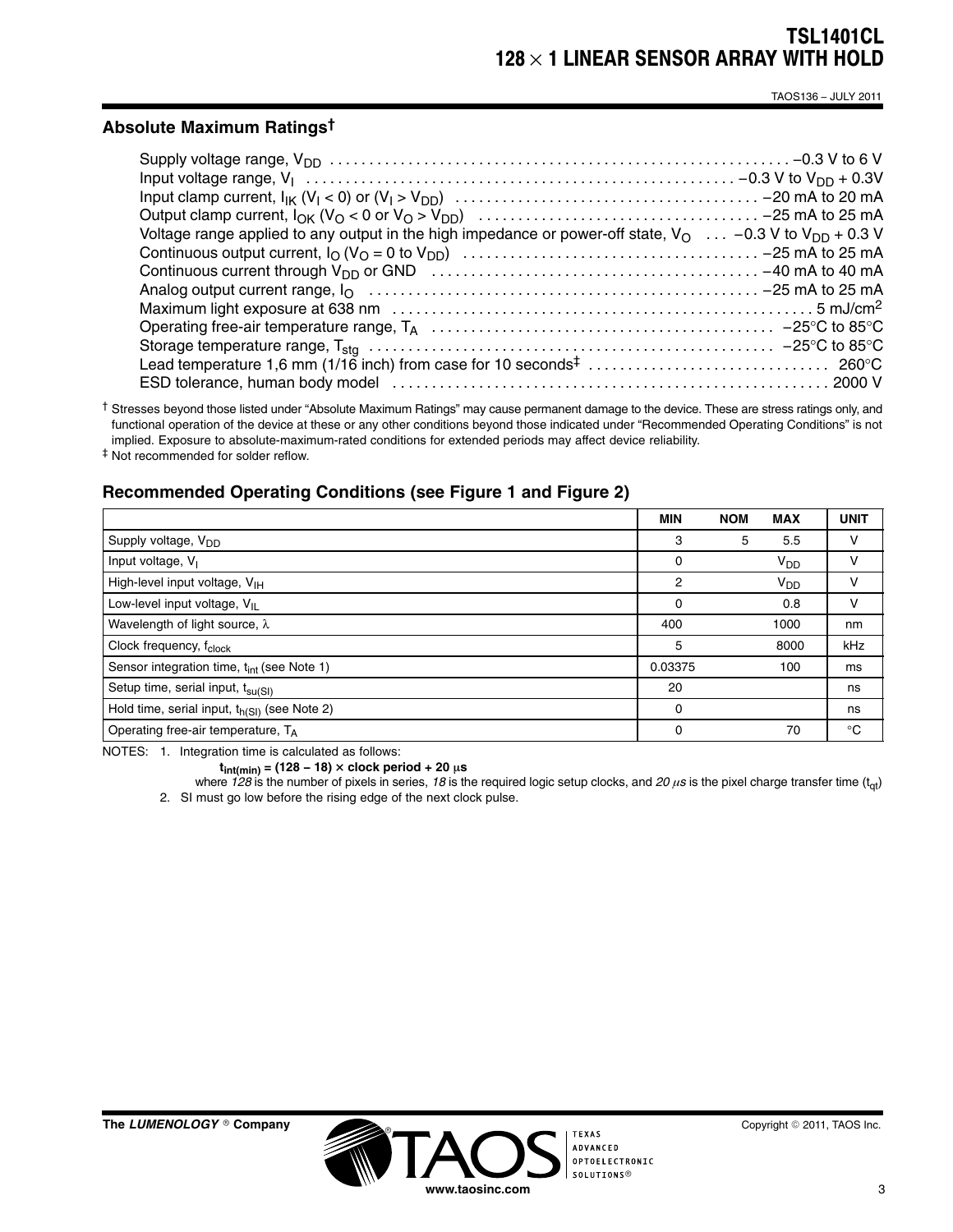TAOS136 − JULY 2011

### Electrical Characteristics at f<sub>clock</sub> = 1 MHz,  $V_{DD}$  = 5 V,  $T_A$  = 25°C,  $\lambda_p$  = 640 nm, t<sub>int</sub> = 5 ms, **RL = 330** Ω**, Ee = 11** μ**W/cm2 (unless otherwise noted) (see Note 3)**

|                        | <b>PARAMETER</b>                                       | <b>TEST CONDITIONS</b>                         | MIN | <b>TYP</b> | <b>MAX</b> | <b>UNIT</b>          |  |
|------------------------|--------------------------------------------------------|------------------------------------------------|-----|------------|------------|----------------------|--|
| $V_{\text{out}}$       | Analog output voltage (white, average over 128 pixels) | See Note 4                                     | 1.6 | 2          | 2.4        | v                    |  |
| $V_{\text{drk}}$       | Analog output voltage (dark, average over 128 pixels)  | $E_e = 0$                                      | 0   | 0.1        | 0.2        | $\vee$               |  |
| PRNU                   | Pixel response nonuniformity                           | See Note 5                                     |     | ±4%        | ±10%       |                      |  |
|                        | Nonlinearity of analog output voltage                  | See Note 6                                     |     | ±0.4%      |            | <b>FS</b>            |  |
|                        | Output noise voltage                                   | See Note 7                                     |     | 1          |            | mVrms                |  |
| $R_{e}$                | Responsivity                                           | See Note 8                                     | 25  | 35         | 45         | V/<br>$(\mu J/cm^2)$ |  |
|                        |                                                        | $V_{DD}$ = 5 V, R <sub>L</sub> = 330 $\Omega$  | 4.5 | 4.8        |            |                      |  |
| $V_{\text{sat}}$       | Analog output saturation voltage                       | $V_{DD} = 3 V$ , R <sub>L</sub> = 330 $\Omega$ | 2.5 | 2.8        |            | v                    |  |
|                        | Saturation exposure                                    | $V_{DD} = 5 V$ , See Note 9                    |     | 136        |            | nJ/cm <sup>2</sup>   |  |
| <b>SE</b>              |                                                        | $V_{DD} = 3 V$ , See Note 9                    |     | 78         |            |                      |  |
| <b>DSNU</b>            | Dark signal nonuniformity                              | All pixels, $E_e = 0$ , See Note 10            |     | 0.02       | 0.05       | V                    |  |
| IL                     | Image lag                                              | See Note 11                                    |     | 0.5%       |            |                      |  |
|                        | Supply current                                         | $V_{DD} = 5 V, E_e = 0$                        |     | 2.8        | 4.5        |                      |  |
| <b>I</b> <sub>DD</sub> |                                                        | $V_{DD} = 3 V, E_e = 0$                        |     | 2.6        | 4.5        | mA                   |  |
| Iн                     | High-level input current                               | $V_1 = V_{DD}$                                 |     |            |            | μA                   |  |
| $I_{\parallel L}$      | Low-level input current                                | $V_1 = 0$                                      |     |            |            | μA                   |  |
| $C_i$                  | Input capacitance                                      |                                                |     | 5          |            | pF                   |  |

NOTES: 3. All measurements made with a 0.1  $\mu$ F capacitor connected between V<sub>DD</sub> and ground.

4. The array is uniformly illuminated with a diffused LED source having a peak wavelength of 640 nm.

5. PRNU is the maximum difference between the voltage from any single pixel and the average output voltage from all pixels of the device under test when the array is uniformly illuminated at the white irradiance level. PRNU includes DSNU.

6. Nonlinearity is defined as the maximum deviation from a best-fit straight line over the dark-to-white irradiance levels, as a percent of analog output voltage (white).

7. RMS noise is the standard deviation of a single-pixel output under constant illumination as observed over a 5-second period.

8.  $R_{e(min)} = [V_{out(min)} - V_{drk(max)}] \div (E_e \times t_{int})$ 

9. SE(min) =  $[V_{sat(min)} - V_{drk(min)}] \times \langle E_e \times t_{int} \rangle + [V_{out(max)} - V_{drk(min)}]$ 

10. DSNU is the difference between the maximum and minimum output voltage for all pixels in the absence of illumination.

11. Image lag is a residual signal left in a pixel from a previous exposure. It is defined as a percent of white-level signal remaining after a pixel is exposed to a white condition followed by a dark condition:

$$
IL = \frac{V_{out (IL)} - V_{drk}}{V_{out (white)} - V_{drk}} \times 100
$$

### **Timing Requirements (see Figure 1 and Figure 2)**

|                |                                                   | <b>MIN</b> | <b>NOM</b> | <b>MAX</b> | UNIT |
|----------------|---------------------------------------------------|------------|------------|------------|------|
| $I_{SU(SI)}$   | Setup time, serial input (see Note 12)            | 20         |            |            | ns   |
| $t_{h(SI)}$    | Hold time, serial input (see Note 12 and Note 13) |            |            |            | ns   |
| t <sub>w</sub> | Pulse duration, clock high or low                 | 50         |            |            | ns   |
| $t_r$ , $t_f$  | Input transition (rise and fall) time             |            |            | 50C        | ns   |
| $t_{\rm cri}$  | Pixel charge transfer time                        | 20         |            |            | μs   |

NOTES: 12. Input pulses have the following characteristics:  $t_r = 6$  ns,  $t_f = 6$  ns.

13. SI must go low before the rising edge of the next clock pulse.

#### **Dynamic Characteristics over recommended ranges of supply voltage and operating free-air temperature (see Figures 7 and 8)**

|    | <b>PARAMETER</b>                                                     | <b>CONDITIONS</b><br>.<br>-3                                                                              | MIN | <b>TVD</b>    | <b>MAX</b> | <b>UNIT</b> |
|----|----------------------------------------------------------------------|-----------------------------------------------------------------------------------------------------------|-----|---------------|------------|-------------|
| ເຊ | output settling<br>1%<br>Analoo<br>$\scriptstyle\rm I$ time to $\pm$ | nnn<br>$\sim$<br>$P_{\rm min}$<br>$\overline{\phantom{a}}$<br>-<br>וח<br>יע ט،<br>- -<br>-<br>JUU.<br>-24 |     | 120<br>$\sim$ |            | ns<br>__    |



The LUMENOLOGY ® Company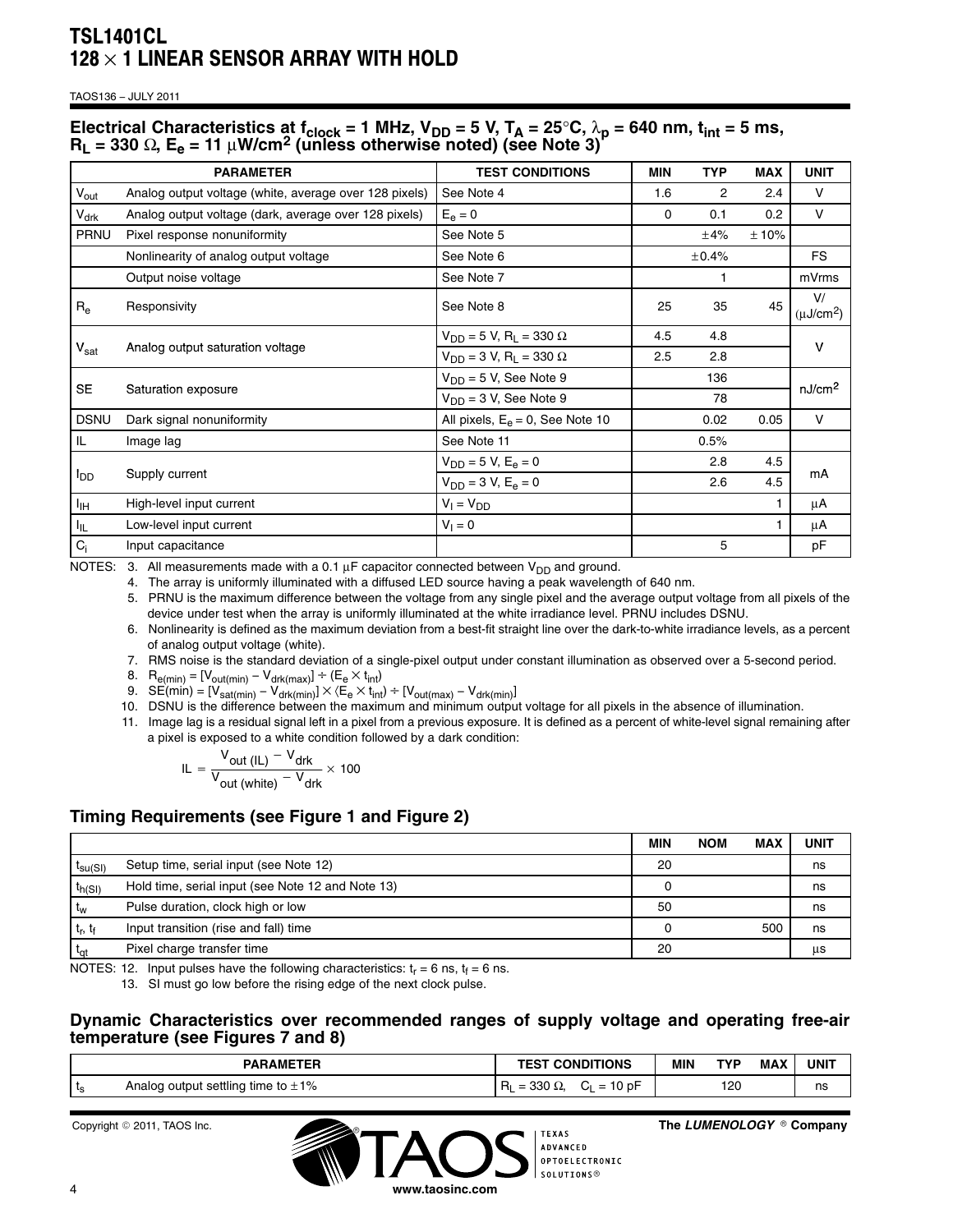TAOS136 − JULY 2011



**Figure 2. Operational Waveforms**

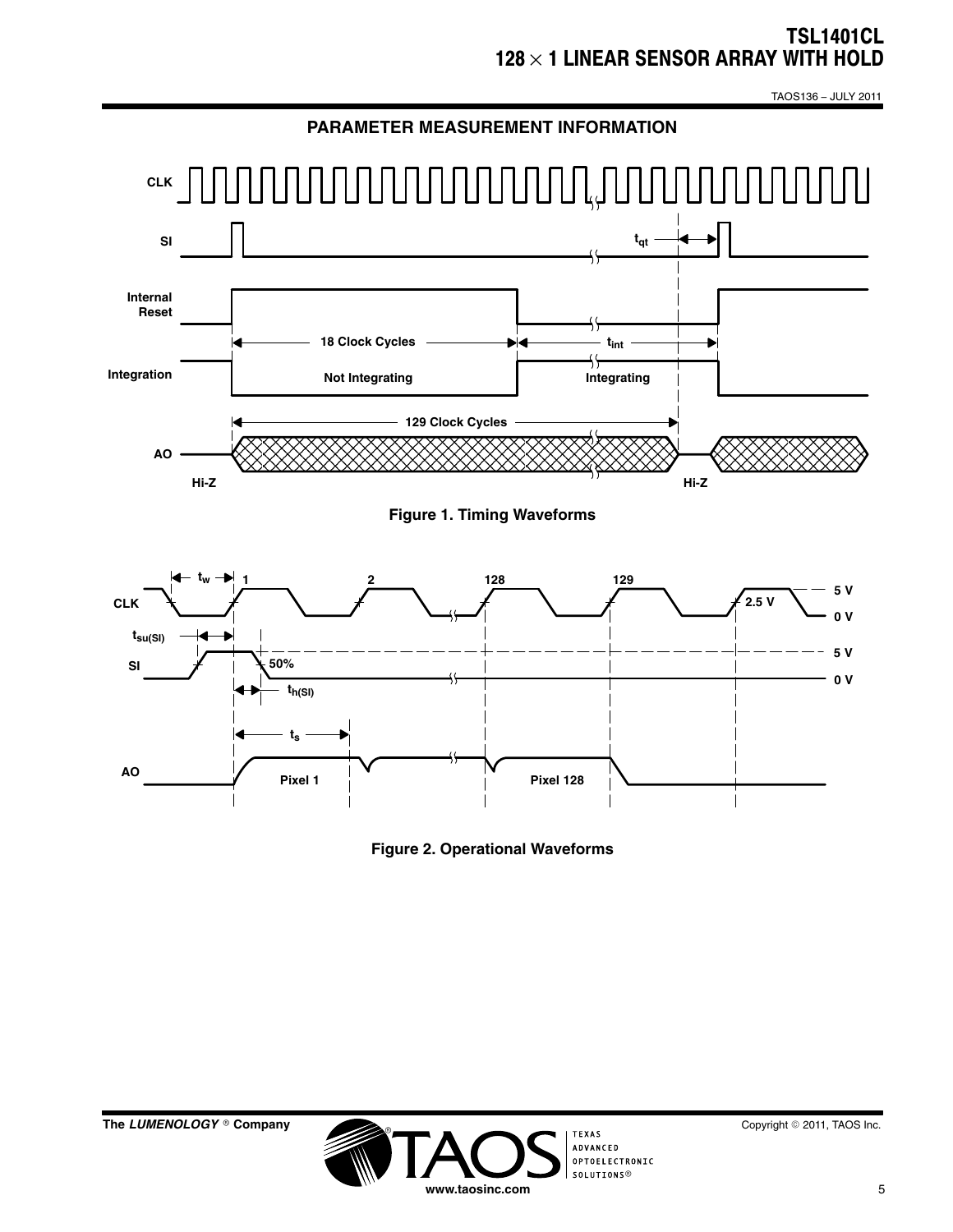TAOS136 − JULY 2011

## **TYPICAL CHARACTERISTICS**





The LUMENOLOGY ® Company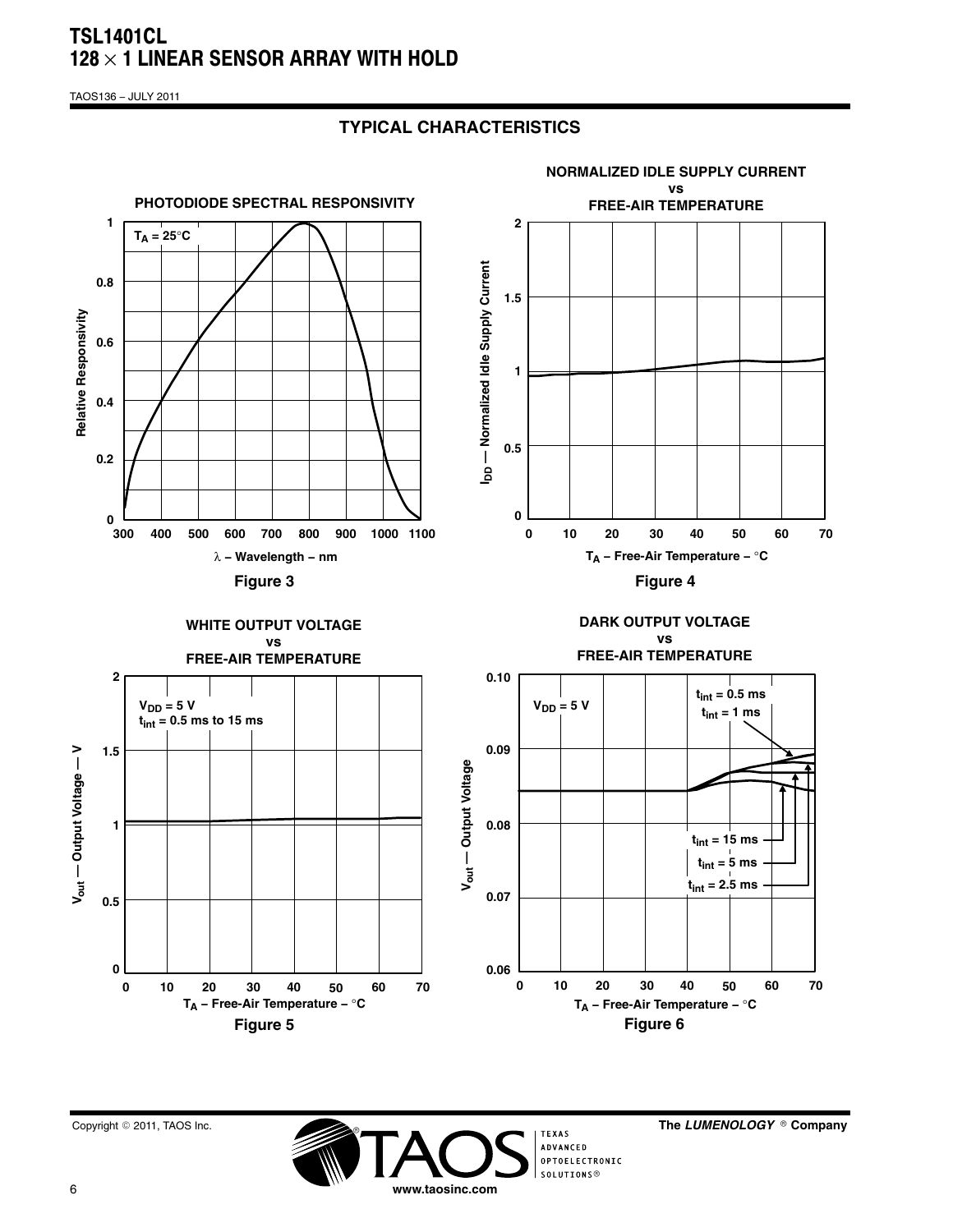TAOS136 − JULY 2011



### **TYPICAL CHARACTERISTICS**





Copyright © 2011, TAOS Inc.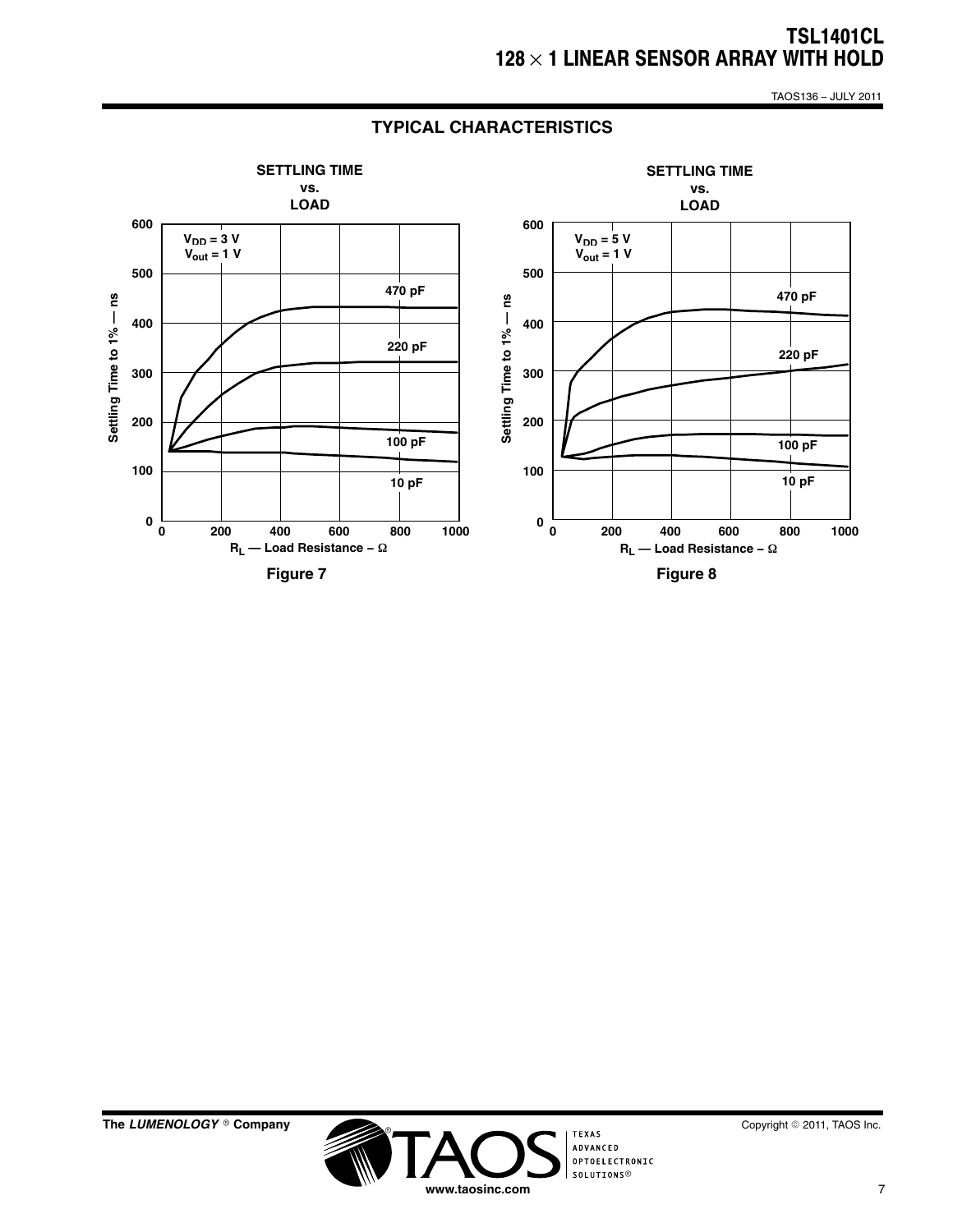TAOS136 − JULY 2011

## **PRINCIPLES OF OPERATION**

#### **Integration Time**

The integration time of the linear array is the period during which light is sampled and charge accumulates on each pixel's integrating capacitor. The flexibility to adjust the integration period is a powerful and useful feature of the TAOS TSL14xx linear array family. By changing the integration time, a desired output voltage can be obtained on the output pin while avoiding saturation for a wide range of light levels.

The integration time is the time between the SI (Start Integration) positive pulse and the HOLD positive pulse minus the 18 setup clocks. The TSL14xx linear array is normally configured with the SI and HOLD pins tied together. This configuration will be assumed unless otherwise noted. Sending a high pulse to SI (observing timing rules for setup and hold to clock edge) starts a new cycle of pixel output and integration setup. However, a minimum of (*n*+1) clocks, where *n* is the number of pixels, must occur before the next high pulse is applied to SI. It is not necessary to send SI immediately on/after the (*n*+1) clocks. A wait time adding up to a maximum total of 100 ms between SI pulses can be added to increase the integration time creating a higher output voltage in low light applications.

Each pixel of the linear array consists of a light-sensitive photodiode. The photodiode converts light intensity to a voltage. The voltage is sampled on the Sampling Capacitor by closing switch S2 (position 1) (see the Functional Block Diagram on page 1). Logic controls the resetting of the Integrating Capacitor to zero by closing switch S1 (position 2).

At SI input, all of the pixel voltages are simultaneously scanned and held by moving S2 to position 2 for all pixels. During this event, S2 for pixel 1 is in position 3. This makes the voltage of pixel 1 available on the analog output. On the next clock, S2 for pixel 1 is put into position 2 and S2 for pixel 2 is put into position 3 so that the voltage of pixel 2 is available on the output.

Following the SI pulse and the next 17 clocks after the SI pulse is applied, the S1 switch for all pixels remains in position 2 to reset (zero out) the integrating capacitor so that it is ready to begin the next integration cycle. On the rising edge of the 19<sup>th</sup> clock, the S1 switch for all the pixels is put into position 1 and all of the pixels begin a new integration cycle.

The first 18 pixel voltages are output during the time the integrating capacitor is being reset. On the 19<sup>th</sup> clock following an SI pulse, pixels 1 through 18 have switch S2 in position 1 so that the sampling capacitor can begin storing charge. For the period from the 19th clock through the *n*th clock, S2 is put into position 3 to read the output voltage during the *n*th clock. On the next clock the previous pixel S2 switch is put into position 1 to start sampling the integrating capacitor voltage. For example, S2 for pixel 19 moves to position 1 on the 20th clock. On the *n*+1 clock, the S2 switch for the last (*n*th) pixel is put into position 1 and the output goes to a high-impedance state.

If a SI was initiated on the *n*+1 clock, there would be no time for the sampling capacitor of pixel *n* to charge to the voltage level of the integrating capacitor. The minimum time needed to guarantee the sampling capacitor for pixel *n* will charge to the voltage level of the integrating capacitor is the charge transfer time of 20 μs. Therefore, after *n*+1 clocks, an extra 20 μs wait must occur before the next SI pulse to start a new integration and output cycle.

The minimum integration time for any given array is determined by time required to clock out all the pixels in the array and the time to discharge the pixels. The time required to discharge the pixels is a constant. Therefore, the minimum integration period is simply a function of the clock frequency and the number of pixels in the array. A slower clock speed increases the minimum integration time and reduces the maximum light level for saturation on the output. The minimum integration time shown in this data sheet is based on the maximum clock frequency of 8 MHz.



The LUMENOLOGY ® Company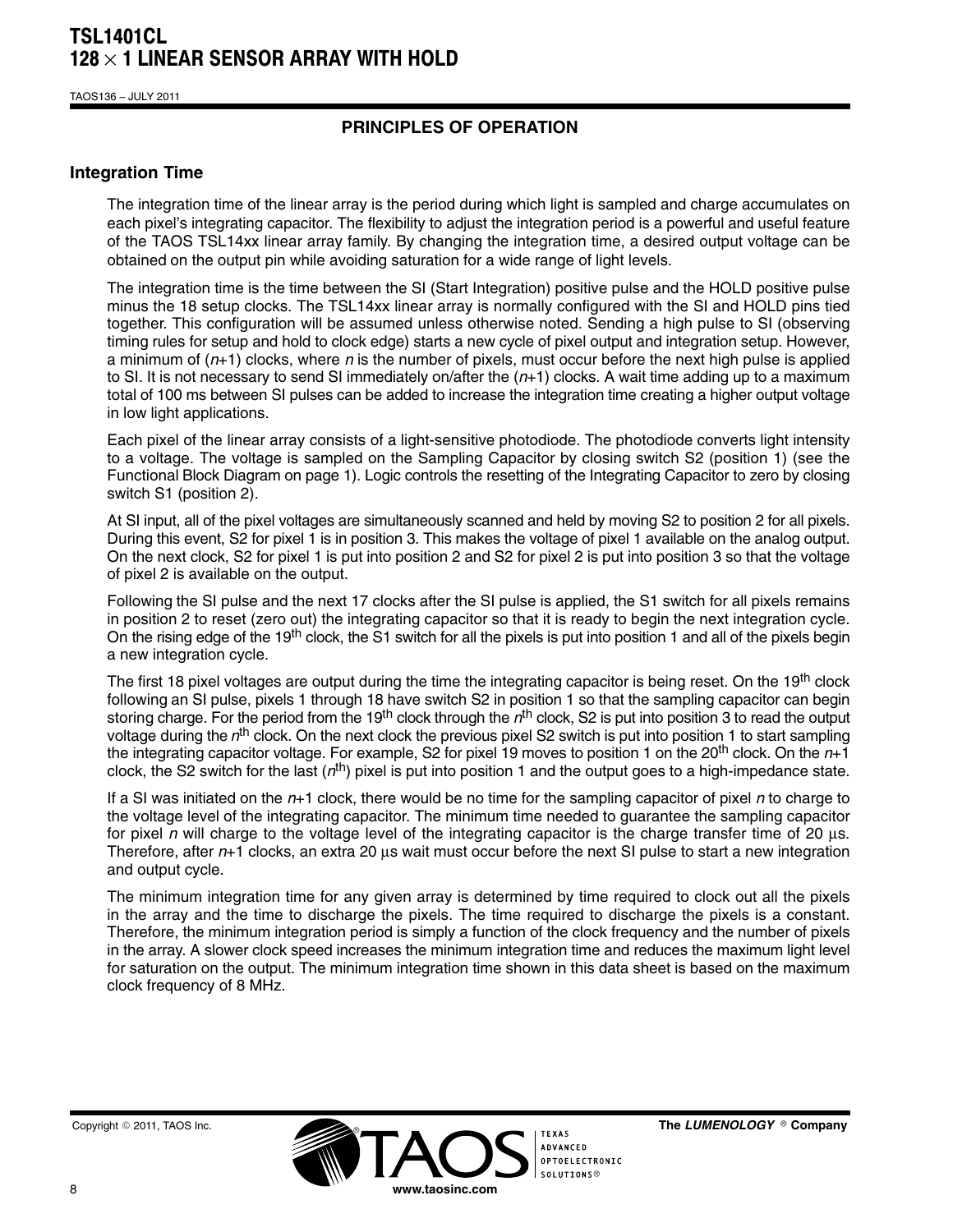TAOS136 − JULY 2011

### **APPLICATION INFORMATION**

The minimum integration time can be calculated from the equation:

$$
T_{int(min)} = \left(\frac{1}{maximum \ clock \ frequency}\right) \times (n - 18) pixels + 20 \mu s
$$

where:

*n* is the number of pixels

In the case of the TSL1401CL with the maximum clock frequency of 8 MHz, the minimum integration time would be:

 $T_{\text{int}(min)} = 0.125 \mu s \times (128 - 18) + 20 \mu s = 33.75 \mu s$ 

It is good practice on initial power up to run the clock (*n*+1) times after the first SI pulse to clock out indeterminate data from power up. After that, the SI pulse is valid from the time following (*n*+1) clocks. The output will go into a high-impedance state after the *n*+1 high clock edge. It is good practice to leave the clock in a low state when inactive because the SI pulse required to start a new cycle is a low-to-high transition.

The integration time chosen is valid as long as it falls in the range between the minimum and maximum limits for integration time. If the amount of light incident on the array during a given integration period produces a saturated output (Max Voltage output), then the data is not accurate. If this occurs, the integration period should be reduced until the analog output voltage for each pixel falls below the saturation level. The goal of reducing the period of time the light sampling window is active is to lower the output voltage level to prevent saturation. However, the integration time must still be greater than or equal to the minimum integration period.

If the light intensity produces an output below desired signal levels, the output voltage level can be increased by increasing the integration period provided that the maximum integration time is not exceeded. The maximum integration time is limited by the length of time the integrating capacitors on the pixels can hold their accumulated charge. The maximum integration time should not exceed 100 ms for accurate measurements.

It should be noted that the data from the light sampled during one integration period is made available on the analog output during the next integration period and is clocked out sequentially at a rate of one pixel per clock period. In other words, at any given time, two groups of data are being handled by the linear array: the previous measured light data is clocked out as the next light sample is being integrated.

Although the linear array is capable of running over a wide range of operating frequencies up to a maximum of 8 MHz, the speed of the A/D converter used in the application is likely to be the limiter for the maximum clock frequency. The voltage output is available for the whole period of the clock, so the setup and hold times required for the analog-to-digital conversion must be less than the clock period.



Copyright © 2011, TAOS Inc.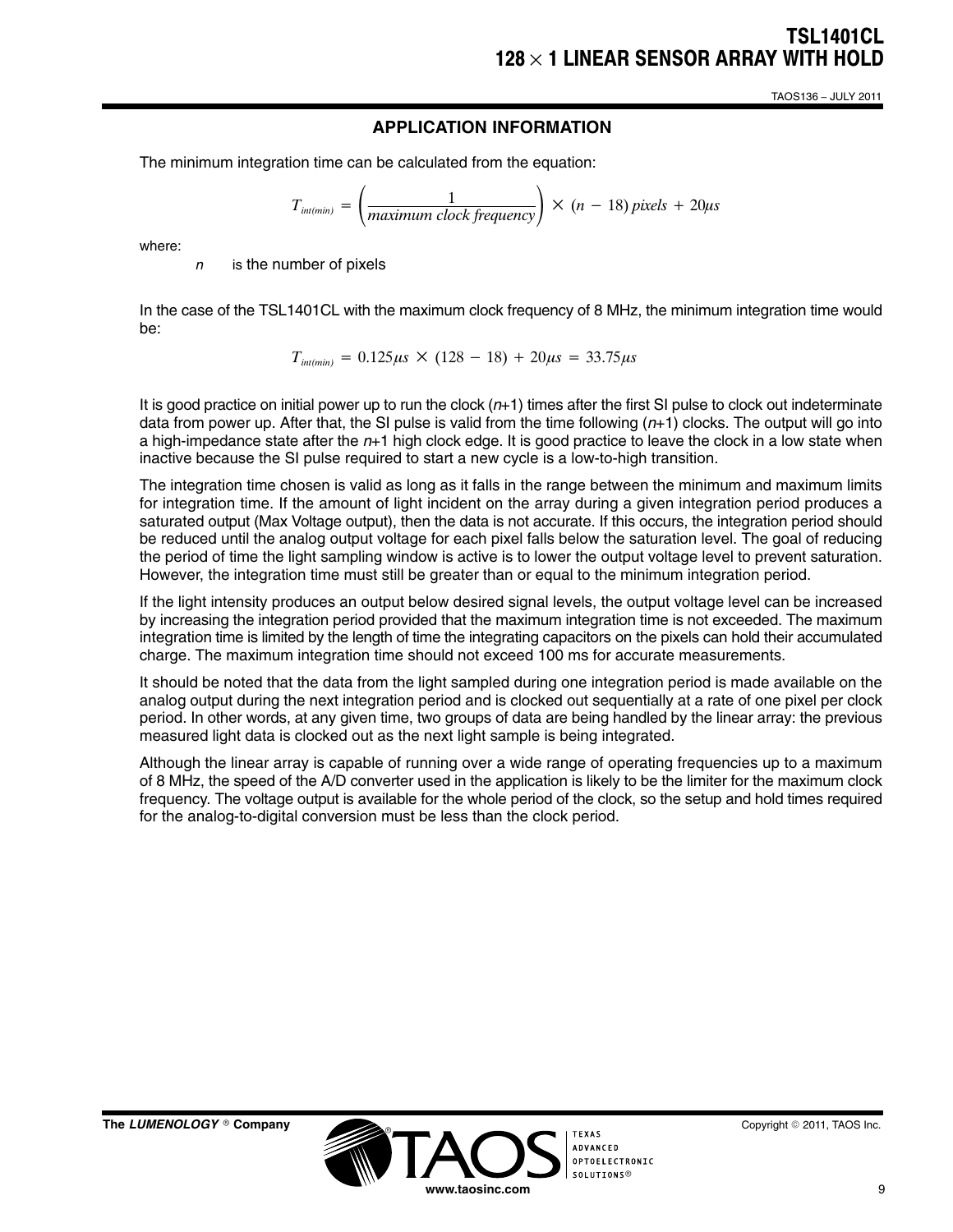TAOS136 − JULY 2011

## **APPLICATION INFORMATION: HARDWARE**

## **PCB Pad Layout**

Suggested PCB pad layout guidelines for the CL package are shown in Figure 9.



- NOTES: A. All linear dimensions are in millimeters.
	- B. This drawing is subject to change without notice.

**Figure 9. Suggested CL Package PCB Layout**

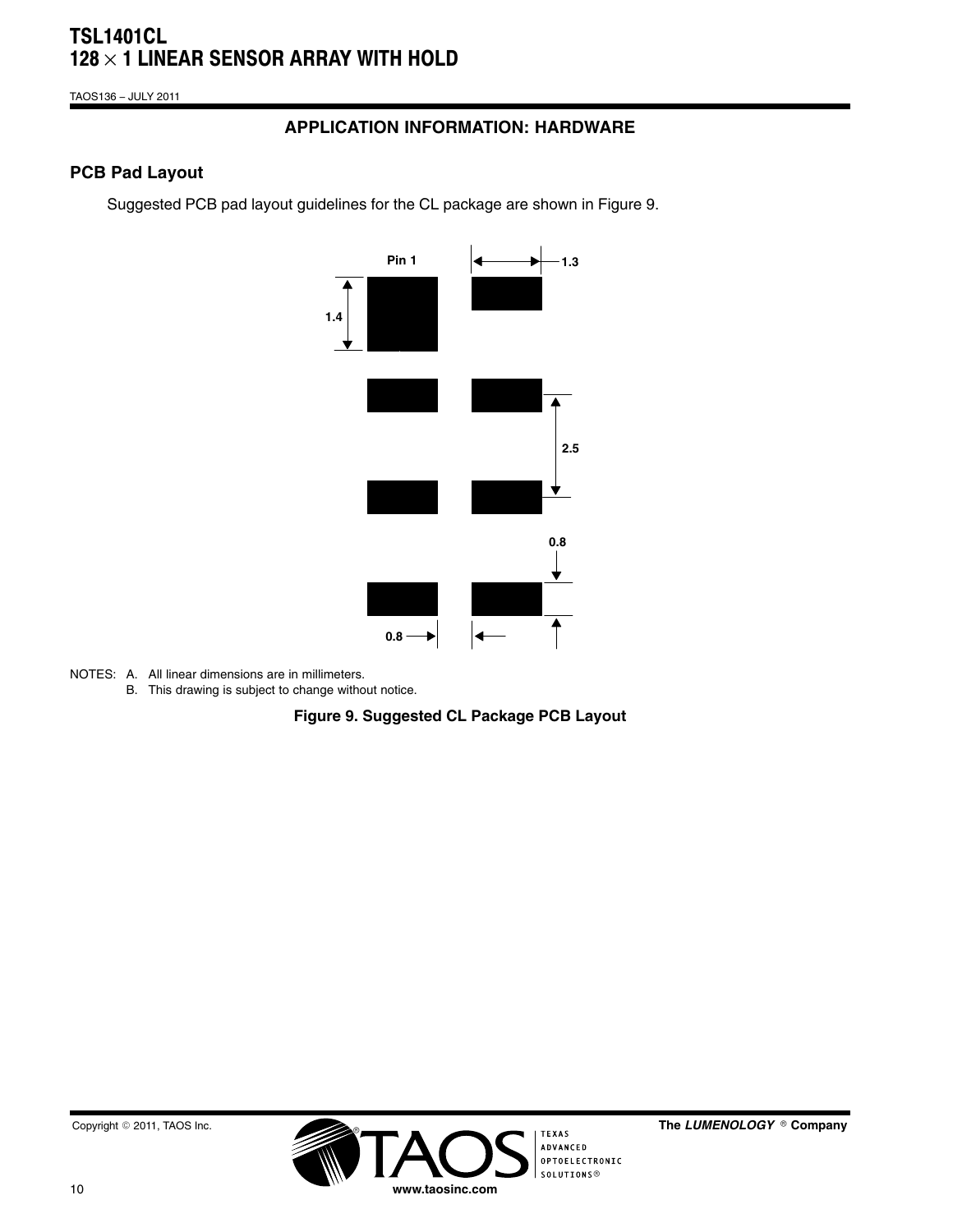TAOS136 − JULY 2011

### **PACKAGE INFORMATION**



- B. Nominal photodiode array dimension. The array is made up of 124 inner pixels, 2 next-to-end pixels, and 2 end pixels. Pixel #1 is closer to Pin 1. The inner pixels measure 63.5 μm (H) by 55.5 μm (W), the next-to-end pixels are 76.6 μm (H) by 46 μm (W), and the end pixels are 95.3 μm (H) by 37 μm (W). There is 8-μm spacing between all pixels. See Array Detail A.
- C. Package top surface is molded with an electrically nonconductive clear plastic compound having an index of refraction of 1.56.
- D. Contact finish is soft gold plated.
- E. This package contains no lead (Pb).
- F. This drawing is subject to change without notice.

#### **Figure 10. Package CL Configuration**

**The LUMENOLOGY** © Company



Copyright © 2011, TAOS Inc.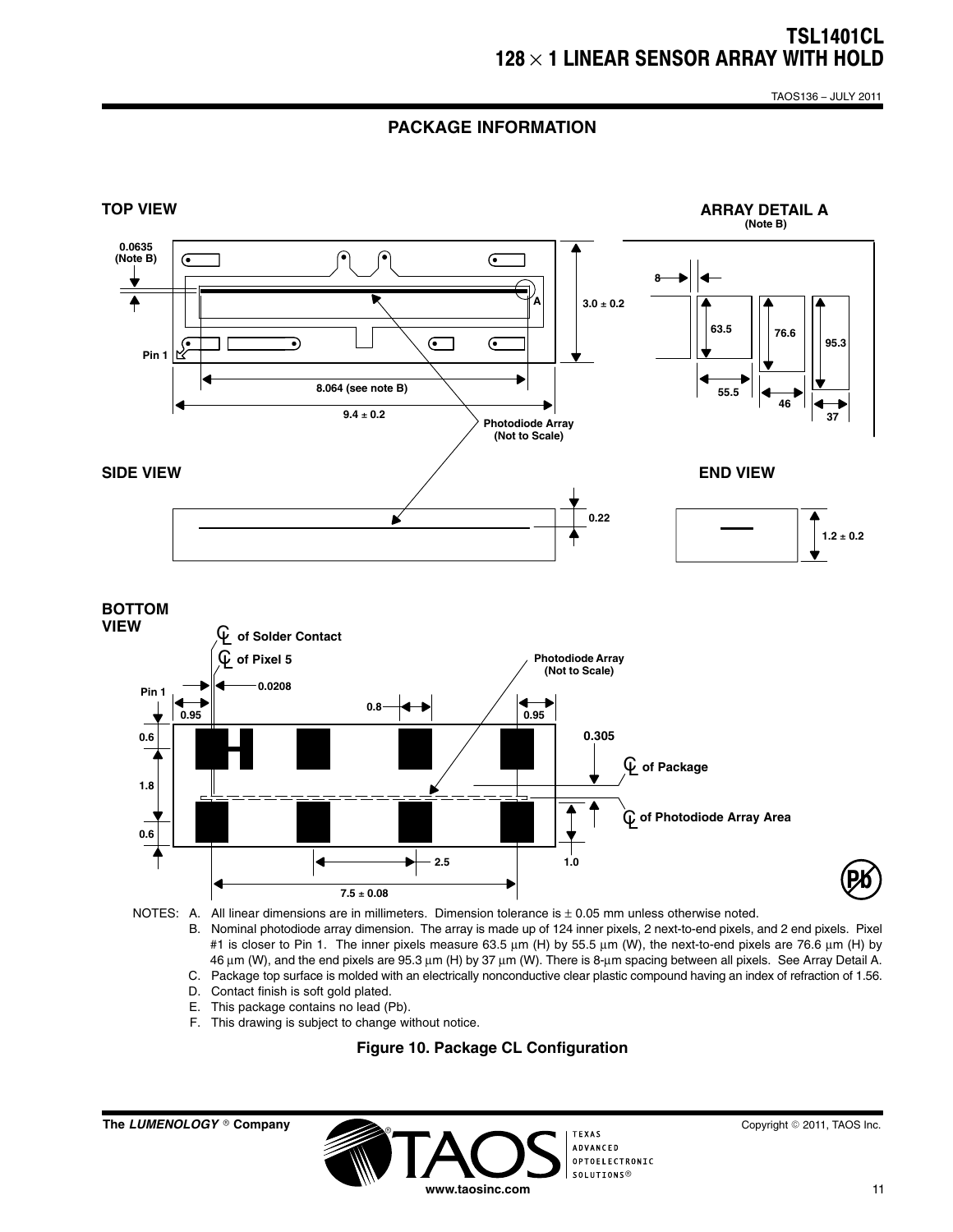TAOS136 − JULY 2011



#### NOTES: A. All linear dimensions are in millimeters. Dimension tolerance is  $\pm$  0.10 mm unless otherwise noted.

- B. The dimensions on this drawing are for illustrative purposes only. Dimensions of an actual carrier may vary slightly.
- C. Symbols on drawing  $A_0$ ,  $B_0$ , and  $K_0$  are defined in ANSI EIA Standard 481–B 2001.
- D. Each reel is 178 millimeters in diameter and contains 1000 parts.
- E. TAOS packaging tape and reel conform to the requirements of EIA Standard 481−B.
- F. In accordance with EIA standard, device pin 1 is located next to the sprocket holes in the tape.
- G. This drawing is subject to change without notice.

#### **Figure 11. Package CL Carrier Tape**

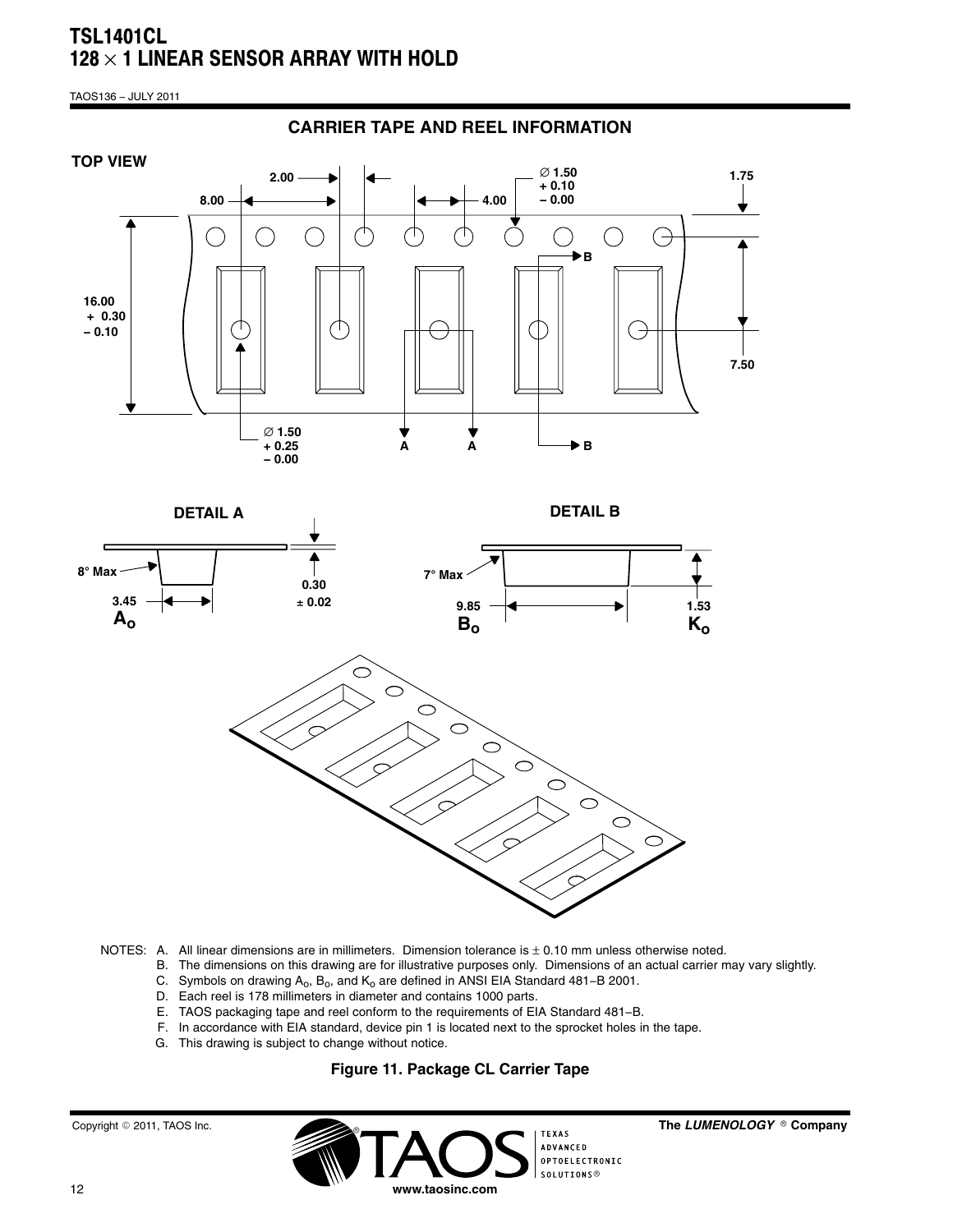### **SOLDERING INFORMATION**

The CL package has been tested and has demonstrated an ability to be reflow soldered to a PCB substrate.

The solder reflow profile describes the expected maximum heat exposure of components during the solder reflow process of product on a PCB. Temperature is measured on top of component. The components should be limited to a maximum of three passes through this solder reflow profile.

| <b>PARAMETER</b>                                 | <b>REFERENCE</b>             | <b>DEVICE</b>          |
|--------------------------------------------------|------------------------------|------------------------|
| Average temperature gradient in preheating       |                              | $2.5^{\circ}$ C/sec    |
| Soak time                                        | t <sub>soak</sub>            | 2 to 3 minutes         |
| Time above $217^{\circ}$ C (T1)                  | t1                           | Max 60 sec             |
| Time above $230^{\circ}$ C (T2)                  | t2                           | Max 50 sec             |
| Time above $T_{\text{peak}} - 10^{\circ}$ C (T3) | tვ                           | Max 10 sec             |
| Peak temperature in reflow                       | $\mathsf{T}_{\mathsf{peak}}$ | $260^{\circ}$ C        |
| Temperature gradient in cooling                  |                              | Max $-5^{\circ}$ C/sec |

| Table 1. Solder Reflow Profile |  |  |  |
|--------------------------------|--|--|--|
|--------------------------------|--|--|--|



**Figure 12. Solder Reflow Profile Graph**

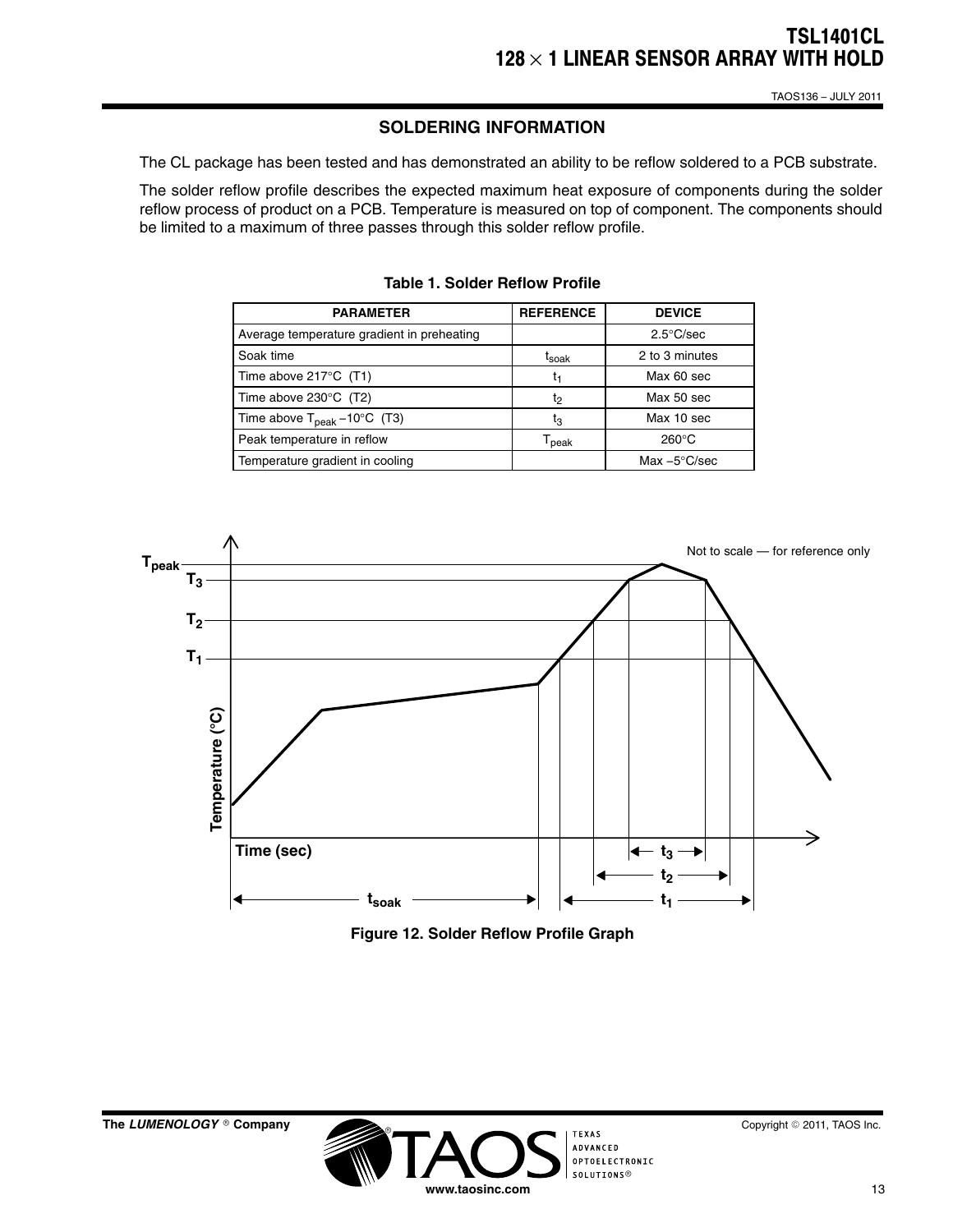TAOS136 − JULY 2011

## **STORAGE INFORMATION**

#### **Moisture Sensitivity**

Optical characteristics of the device can be adversely affected during the soldering process by the release and vaporization of moisture that has been previously absorbed into the package. To ensure the package contains the smallest amount of absorbed moisture possible, each device is dry-baked prior to being packed for shipping. Devices are packed in a sealed aluminized envelope called a moisture barrier bag with silica gel to protect them from ambient moisture during shipping, handling, and storage before use.

The CL package has been assigned a moisture sensitivity level of MSL 5a and the devices should be stored under the following conditions:

| Temperature Range | $5^{\circ}$ C to $50^{\circ}$ C                                      |
|-------------------|----------------------------------------------------------------------|
| Relative Humidity | 60% maximum                                                          |
| <b>Total Time</b> | 6 months from the date code on the aluminized envelope — if unopened |
| Opened Time       | 24 hours or fewer                                                    |

Rebaking will be required if the devices have been stored unopened for more than 6 months or if the aluminized envelope has been open for more than 24 hours. If rebaking is required, it should be done at 60°C for 24 hours.



The LUMENOLOGY <sup>®</sup> Company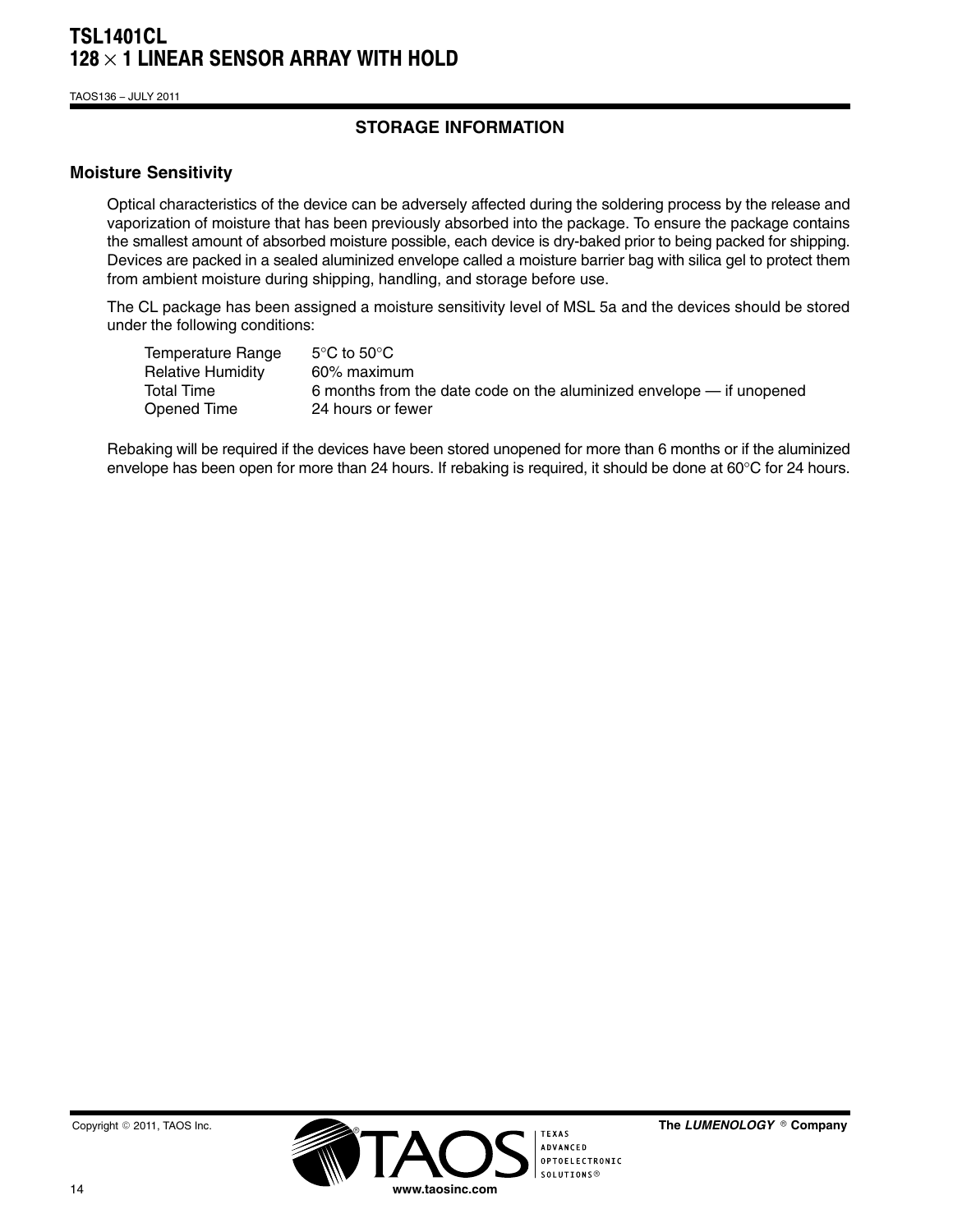**PRODUCTION DATA** — information in this document is current at publication date. Products conform to specifications in accordance with the terms of Texas Advanced Optoelectronic Solutions, Inc. standard warranty. Production processing does not necessarily include testing of all parameters.

## *LEAD-FREE (Pb-FREE) and GREEN STATEMENT*

**Pb-Free (RoHS)** TAOS' terms *Lead-Free* or *Pb-Free* mean semiconductor products that are compatible with the current RoHS requirements for all 6 substances, including the requirement that lead not exceed 0.1% by weight in homogeneous materials. Where designed to be soldered at high temperatures, TAOS Pb-Free products are suitable for use in specified lead-free processes.

**Green (RoHS & no Sb/Br)** TAOS defines *Green* to mean Pb-Free (RoHS compatible), and free of Bromine (Br) and Antimony (Sb) based flame retardants (Br or Sb do not exceed 0.1% by weight in homogeneous material).

**Important Information and Disclaimer** The information provided in this statement represents TAOS' knowledge and belief as of the date that it is provided. TAOS bases its knowledge and belief on information provided by third parties, and makes no representation or warranty as to the accuracy of such information. Efforts are underway to better integrate information from third parties. TAOS has taken and continues to take reasonable steps to provide representative and accurate information but may not have conducted destructive testing or chemical analysis on incoming materials and chemicals. TAOS and TAOS suppliers consider certain information to be proprietary, and thus CAS numbers and other limited information may not be available for release.

#### *NOTICE*

Texas Advanced Optoelectronic Solutions, Inc. (TAOS) reserves the right to make changes to the products contained in this document to improve performance or for any other purpose, or to discontinue them without notice. Customers are advised to contact TAOS to obtain the latest product information before placing orders or designing TAOS products into systems.

TAOS assumes no responsibility for the use of any products or circuits described in this document or customer product design, conveys no license, either expressed or implied, under any patent or other right, and makes no representation that the circuits are free of patent infringement. TAOS further makes no claim as to the suitability of its products for any particular purpose, nor does TAOS assume any liability arising out of the use of any product or circuit, and specifically disclaims any and all liability, including without limitation consequential or incidental damages.

TEXAS ADVANCED OPTOELECTRONIC SOLUTIONS, INC. PRODUCTS ARE NOT DESIGNED OR INTENDED FOR USE IN CRITICAL APPLICATIONS IN WHICH THE FAILURE OR MALFUNCTION OF THE TAOS PRODUCT MAY RESULT IN PERSONAL INJURY OR DEATH. USE OF TAOS PRODUCTS IN LIFE SUPPORT SYSTEMS IS EXPRESSLY UNAUTHORIZED AND ANY SUCH USE BY A CUSTOMER IS COMPLETELY AT THE CUSTOMER'S RISK.

LUMENOLOGY, TAOS, the TAOS logo, and Texas Advanced Optoelectronic Solutions are registered trademarks of Texas Advanced Optoelectronic Solutions Incorporated.